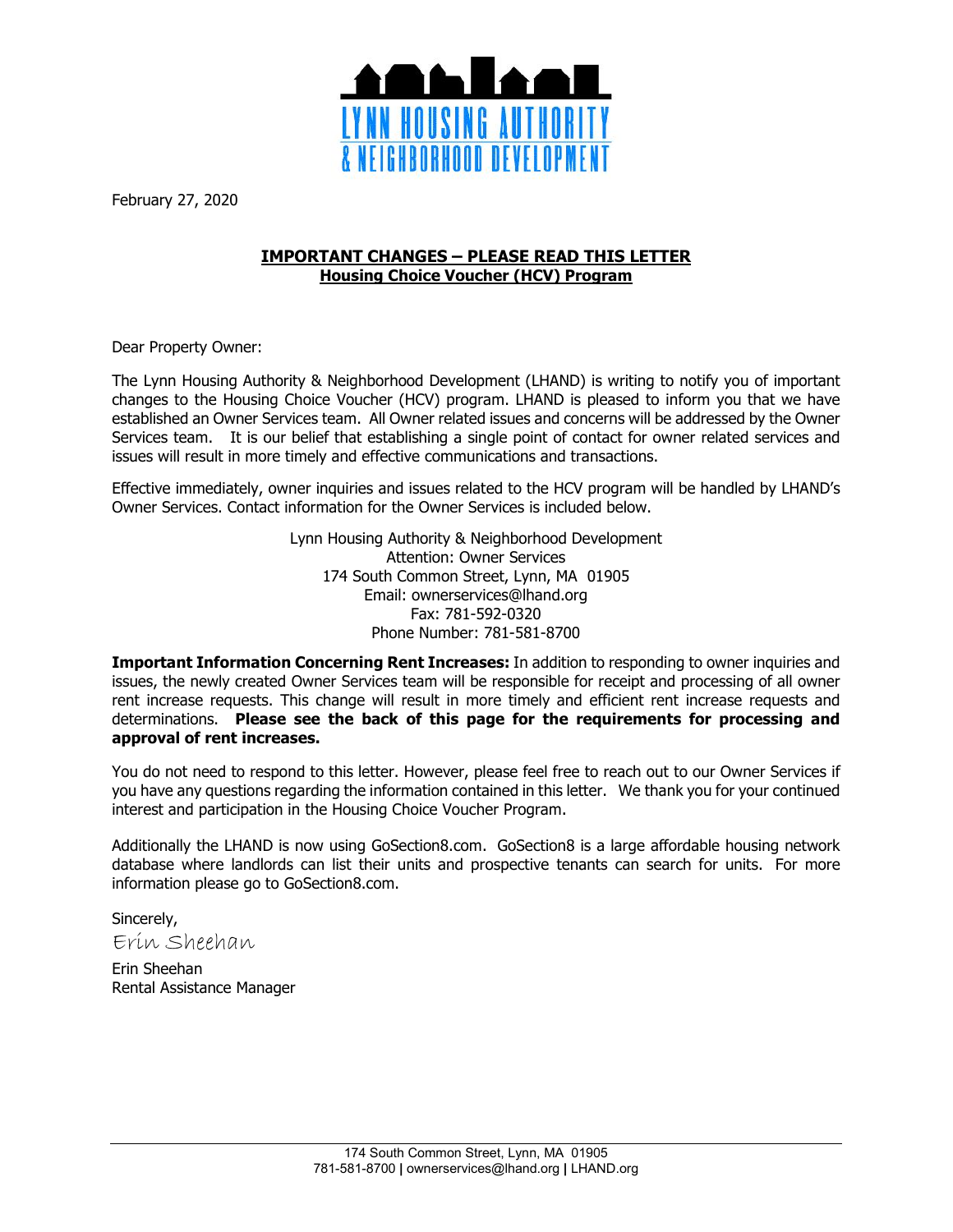

# **Requirements for Processing & Approving Rent Increases Housing Choice Voucher (HCV) Program**

- 1. After the initial occupancy period, the owner may request a rent adjustment in accordance with the owner's lease.
- 2. Requests for rent increases may be made once per year per unit. The rent may not be increased until after one year has elapsed from a prior contract rent increase.
- 3. Effective immediately, requests must be made on the attached Request for Rent Increase Form which is also available on LHAND's website at LHAND.org/landlord information or in person at LHAND's office at 174 South Common Street, Lynn, MA 01905.
- 4. The Request for Rent Increase form must be completed in its entirety and must be received at least 60 days prior to the requested effective date for the rent increase. Requests for rent increases may be sent via US Mail, Fax, Email or hand delivered to:

Lynn Housing Authority & Neighborhood Development Attention: Owner Services 174 South Common Street, Lynn, MA 01905 Email: ownerservices@lhand.org Fax: 781-592-0320

- 5. The requested rent must be reasonable, as determined by LHAND's rent reasonableness process.
- 6. The unit for which the rent increase is requested must be in compliance with Housing Quality Standards.
- 7. LHAND will prepare and send a Rent Increase Outcome letter.

## PROJECT BASED COMPONENT ONLY:

1. Requests for rent increases may be made at least 60 days prior to the HAP contract anniversary date. If the request is made less than 60 days prior to the HAP contract anniversary date, it may delay the effective date of the approved rent adjustment. Adjustments may not be applied retroactively. Requests received after the HAP anniversary date will not be considered until the next HAP anniversary date.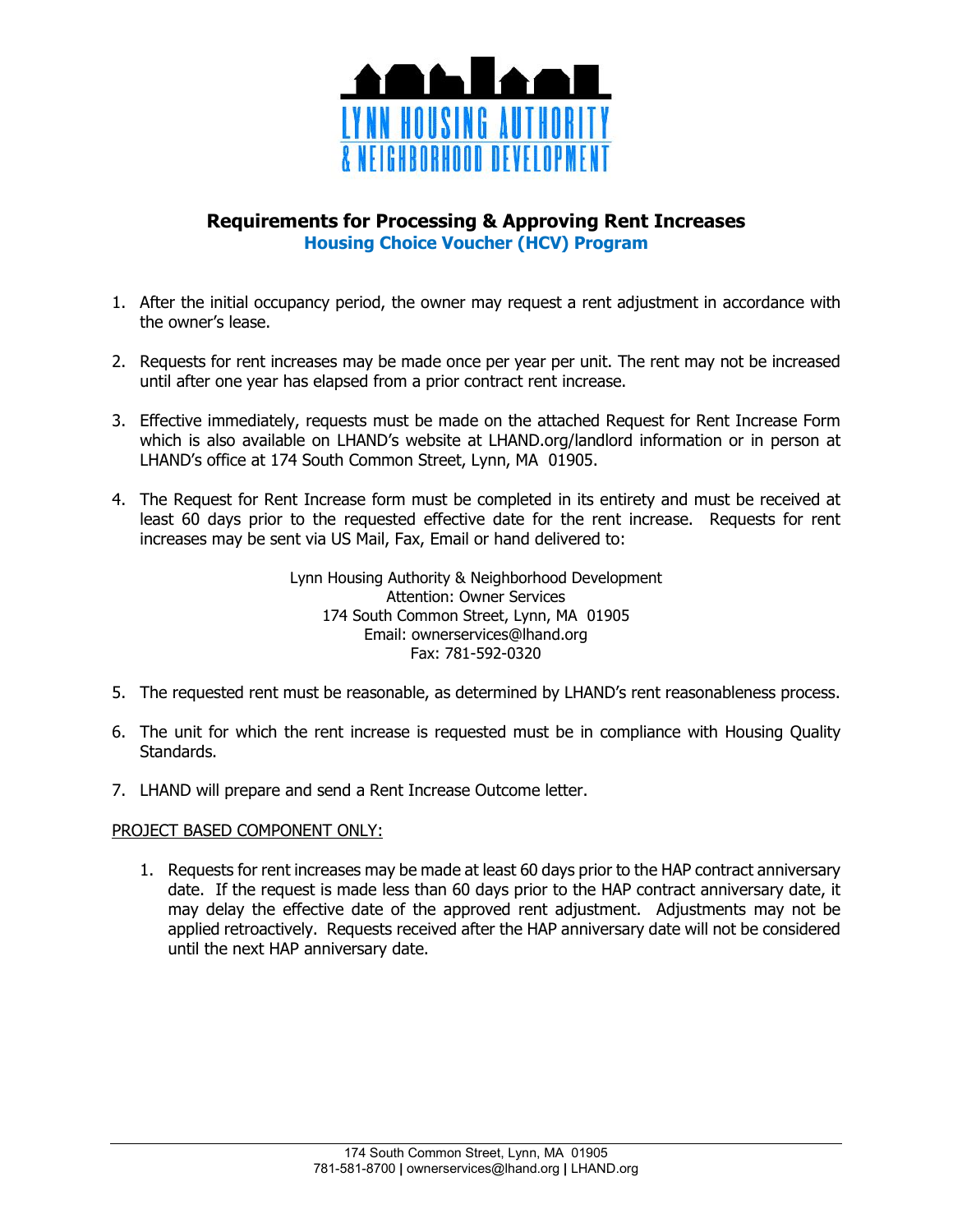

# **REQUEST FOR RENT INCREASE FORM Housing Choice Voucher Program**

As an Owner with units under Housing Assistance Payment (HAP) contract in the Housing Choice Voucher (HCV) program administered by the Lynn Housing Authority & Neighborhood Development (LHAND), you may request a rent increase once per year. The request must be submitted to LHAND at least 60 days prior to the requested effective date for the rent increase.

Upon receipt of this form, LHAND will process your request and make a determination on the outcome of your request. In order for LHAND to approve this request:

- The Request Form must be completed in entirety and signed and dated by the tenant and owner;
- The request must be received within the appropriate time frame;
- The requested rent must be reasonable; and
- The unit must be in compliance with HQS.

LHAND will notify you in writing regarding the outcome of your request. Please note, if you have changed the utility payment responsibilities or fuel types, LHAND will not be able to process your request at this time. You will be contacted by LHAND to execute a new HAP contract.

You may return this form via the following methods:

- In Person
- U.S. Mail: LHAND, Attention: Owner Services, 174 South Common Street, Lynn, MA 01905
- Email: ownerservices@lhand.org
- Fax: 781-581-8773

If you have any questions regarding this process please contact the Owner Services team at 781-581-8722 or email ownerservices@lhand.org.

## **TO BE COMPLETED BY PROPERTY OWNER OR AGENT**

| <b>Owner Name</b>                                                                                                                                         | Phone Number                                                                                                                 | <b>Email Address</b>     |  |  |
|-----------------------------------------------------------------------------------------------------------------------------------------------------------|------------------------------------------------------------------------------------------------------------------------------|--------------------------|--|--|
| <b>Mailing Address</b>                                                                                                                                    |                                                                                                                              | City, State and Zip Code |  |  |
| Tenant/Head of Household Name                                                                                                                             |                                                                                                                              |                          |  |  |
| Rental Unit Address and Unit#                                                                                                                             |                                                                                                                              | City, State and Zip Code |  |  |
| \$.<br>Current monthly rent<br>Date of last rent increase<br>\$.                                                                                          | Requested effective date for the rent increase<br><b>Requested monthly rent</b> for the unit for the reason(s) listed below: |                          |  |  |
| 1. Has the payment responsibility for the utilities changed? $\Box$ Yes $\Box$ No<br>2. Has the fuel type for any utilities changed? $\Box$ Yes $\Box$ No |                                                                                                                              |                          |  |  |